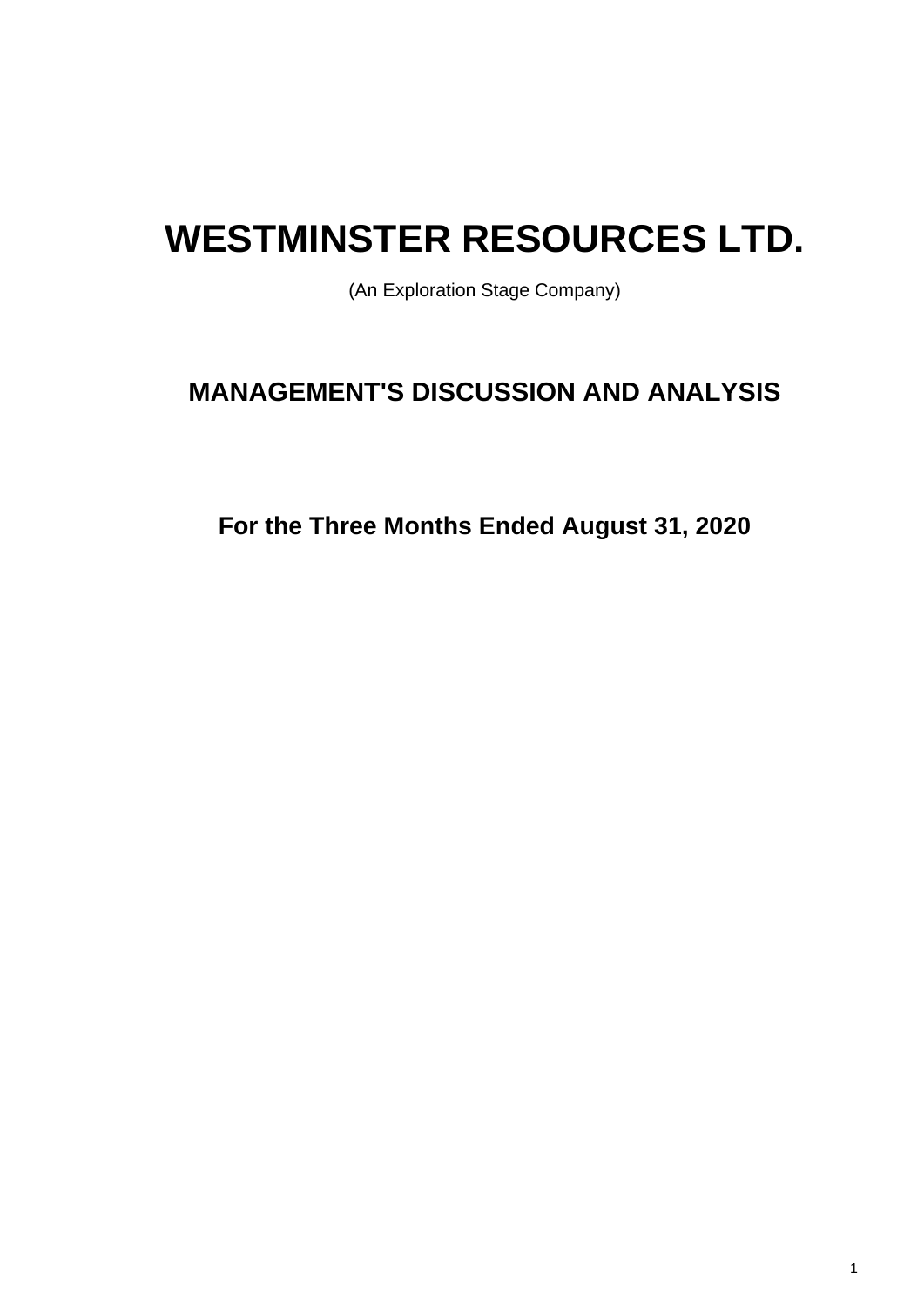**Management's Discussion and Analysis – Quarterly Highlights**

For the three months ended August 31, 2020 (Expressed in Canadian Dollars - Unaudited)

#### **CAUTIONARY STATEMENT REGARDING FORWARD-LOOKING INFORMATION**

Certain information contained or incorporated by reference in this MD&A, including any information as to our future financial or operating performance, constitutes "forward-looking statements". All statements, other than statements of historical fact, are forward-looking statements. The words "believe", "expect", "anticipate", "contemplate", "target", "plan", "intends", "continue", "budget", "estimate", "may", "will", "schedule" and similar expressions identify forward-looking statements. Forward-looking statements are necessarily based upon a number of estimates and assumptions that, while considered reasonable by us, are inherently subject to significant business, economic and competitive uncertainties and contingencies. Known and unknown factors could cause actual results to differ materially from those projected in the forward-looking statements. Such factors include, but are not limited to: fluctuations in the currency markets; fluctuations in the spot and forward price of gold or other commodities; changes in national and local government legislation, taxation, controls, regulations and political or economic developments in Canada and in other countries; business opportunities that may be presented to, or pursued by, us; operating or technical difficulties in connection with mining or development activities; employee relations; litigation; the speculative nature of exploration and development, including the risks of obtaining necessary licenses and permits; and contests over title to properties, particularly title to undeveloped properties. In addition, there are risks and hazards associated with the business of exploration, development and mining, including environmental hazards, industrial accidents, unusual or unexpected formations, pressures, cave-ins, flooding and the risk of inadequate insurance, or inability to obtain insurance, to cover these risks. Many of these uncertainties and contingencies can affect our actual results and could cause actual results to differ materially from those expressed or implied in any forward-looking statements made by, or on behalf of, us. Readers are cautioned that forward-looking statements are not guarantees of future performance. All of the forward-looking statements made in this MD&A are qualified by these cautionary statements.

We disclaim any intention or obligation to update or revise any forward-looking statements whether as a result of new information, future events or otherwise, except to the extent required by applicable laws.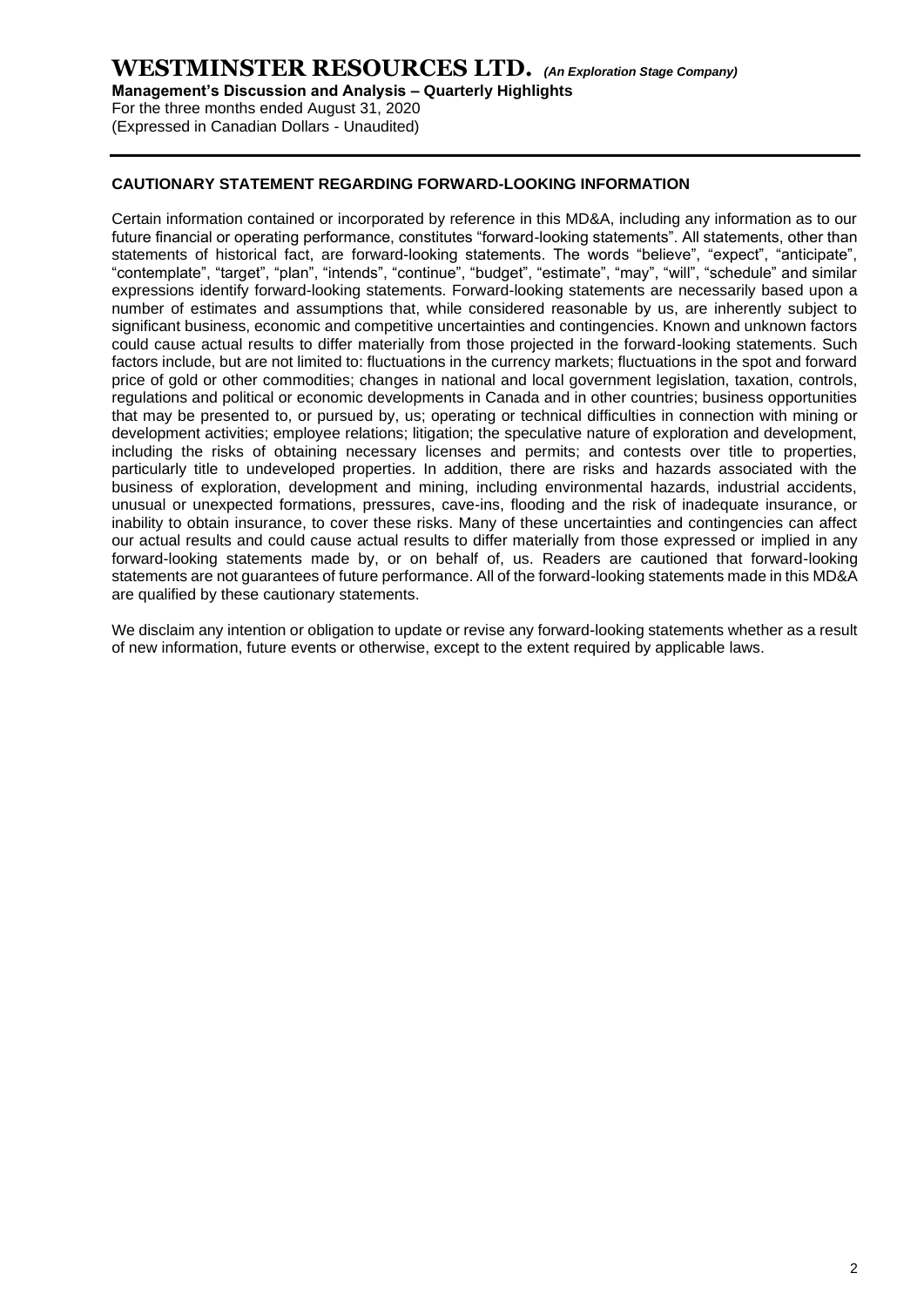**Management's Discussion and Analysis** 

For the three months ended August 31, 2020 (Expressed in Canadian Dollars)

#### **1.1 Date**

The following management's discussion and analysis ("MD&A"), which is dated October 27, 2020 provides a review of the activities, results of operations and financial condition of Westminster Resources Ltd. ("the Company" or "Westminster"), as at August 31, 2020 as well as future prospects of the Company. This MD&A should be read in conjunction with the unaudited condensed interim consolidated financial statements of the Company as at and for the three months ended August 31, 2020 (the "Interim Financial Statements"), together with the audited consolidated financial statements of the Company as at and for the year ended May 31, 2020. All dollar amounts in this MD&A are expressed in Canadian dollars unless otherwise specified (the Company's financial statements are prepared in Canadian dollars). Additional information relating to the Company is available on SEDAR at [www.sedar.com.](http://www.sedar.com/)

Effective August 29, 2019, the Company consolidated its common shares on a 5:1 basis. This MD&A retroactively reflect the share consolidation.

#### **1.2 Overall Performance**

#### *1.2.1 Introduction*

Westminster is a TSX Venture Exchange listed company (symbol – WMR). Westminster is a resource company that is conducting exploration in southern Peru, through its wholly-owned subsidiary, Westminster Peru S.A.C; and in the La Ronge District of northern Saskatchewan, Canada. The mineral concessions, which have been acquired by staking, option agreements and through outright purchases, are prospective for mostly copper and gold in Southern Peru; and copper, gold and zinc in Saskatchewan.

In Peru, Westminster is focused on the Ilo Norte and Ilo Este copper/gold projects in the highly-prospective coastal IOCG/Porphyry Copper belt of southern Peru, mostly in the districts of Moquegua and Tacna. Within 100 km of the Projects, the region is the source of around half of Peru's copper production (the world's third largest copper producing nation). Ilo Norte is an IOCG system, with a subsidiary high-grade copper-skarn target, while Ilo Este is a copper-gold-molybdenum porphyry system. Two less-advanced projects cover geophysical targets in the same area.

The Saskatchewan project covers 10,858 hectares in the La Ronge District. The package of claims is prospective for copper and other minerals, with numerous showings and occurrences from historical exploration.

The Company also continues to review and investigate other projects which may fit the Company's overall capabilities and goals.

#### *1.2.2 Financial condition*

At August 31, 2020, the Company had no long-term debt and its credit and interest rate risks are limited to interest bearing assets of cash. At August 31, 2020, the Company had \$23,280 in cash (May 31, 2020 - \$10,047) and negative working capital of \$1,597,261 (May 31, 2020 – \$1,537,020).

#### *1.2.3 Outlook and Recent Exploration Activity*

For the three months ended August 31, 2020, the Company's focus has been completing the Peru and Saskatchewan acquisitions and the continuing review of other mineral projects that may fit within the Company's portfolio, and the potential sourcing of other additional funding and/or pursuing industry partnerships. The following information presents details on the Company's properties and recent exploration and evaluation activities in Peru and Canada.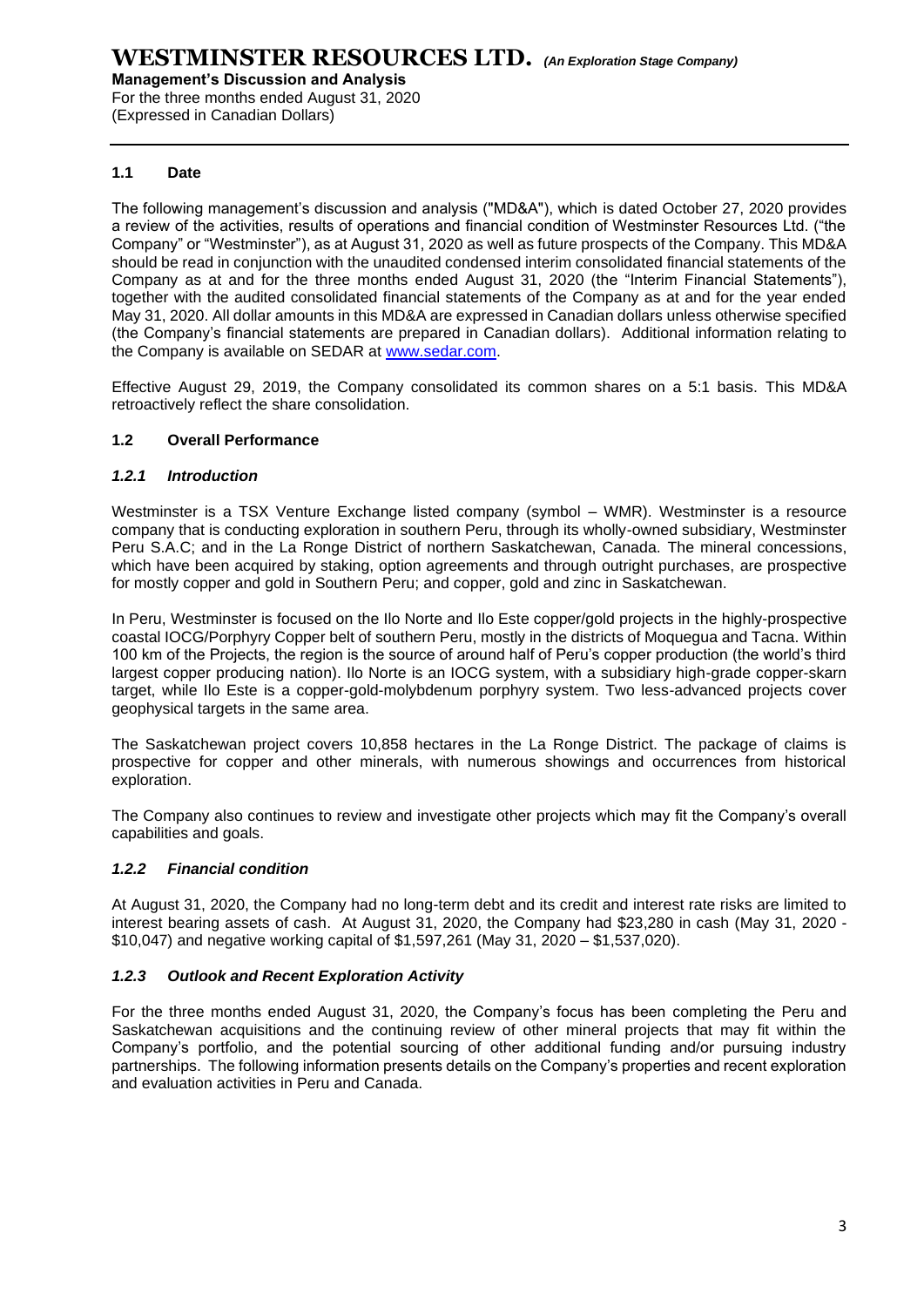**Management's Discussion and Analysis – Quarterly Highlights**

For the three months ended August 31, 2020 (Expressed in Canadian Dollars - Unaudited)

#### **Exploration Highlights**

#### *Ilo Norte (Peru)*

The Ilo Norte Project in southern Peru is an Iron Oxide Copper Gold (IOCG) exploration target with significant potential. The work to date has concentrated on a relatively small portion of the prospective part of the lease holding. Remote sensing and in-field mapping has demonstrated that the silica and potassic alteration halo that exists at the known mineralisation extends across the entire property. The initial recommendation is to complete a 3D induced polarisation survey, once all the data is properly centralised and complied.

#### *Ilo Este (Peru)*

Ilo Este, also in southern Peru, is a copper-gold porphyry deposit that has been eroded down to the midlevel of the system. There remains the potential to discover an ore body within the remnants of the porphyry that has been the focus of the majority of work thus far, and for other centres to be discovered within the lease holding to the north across the river and on the southern side of the Chololo fault. The initial recommendation, after data centralisation and compilation, is for alteration logging of core and rock chips, along with an extension of the magnetic survey, geological mapping and geochemical survey to the north side of the river.

#### *La Ronge (Saskatchewan)*

The La Ronge project in central Saskatchewan, Canada covers numerous historical showings from regional exploration historically focused on nickel-PGE, orogenic gold and VMS deposit types. The property has numerous mineral occurrences which include copper, and recent exploration in the region by other companies has indicated some trends to be higher in copper than others. The Company continues to compile and re-interpret historical information as a precursor to sampling and mapping in the field.

#### **Qualified Person**

Technical information in this MD&A has been reviewed and approved by Derrick Strickland, P. Geo, a qualified person as defined in National Instrument 43-101.

#### **1.3 Summary of Quarterly Results**

The following table sets out certain unaudited financial information of the Company for each of the last eight quarters, beginning with the first quarter of fiscal 2019. This financial information has been prepared in accordance International Accounting Standard ("IAS") 34 Interim Financial Reporting using accounting policies consistent with IFRS issued by the International Accounting Standards Board ("IASB").

Quarterly results are highly variable for exploration companies depending on whether the Company has any property write-downs, share-based payments expenses and gain or losses resulting from foreign exchange.

|                                                                                                                               | Loss per<br>loss per<br>quarter                                                                   | <b>Fully</b><br>diluted<br>share     |
|-------------------------------------------------------------------------------------------------------------------------------|---------------------------------------------------------------------------------------------------|--------------------------------------|
| Sept. 1, 2018 - Nov. 30, 2018<br>Dec. 1, 2018 – Feb. 28, 2019<br>Mar. 1, 2019 - May. 31, 2019<br>Jun. 1, 2019 - Aug. 31, 2019 | \$<br>(236, 668)<br>\$<br>(273, 782)<br>\$<br>\$<br>\$<br>\$(1,970,079)<br>\$<br>(164, 013)<br>\$ | (0.03)<br>(0.03)<br>(0.21)<br>(0.02) |
| Sept. 1, 2019 - Nov. 30, 2019<br>Dec. 1, 2019 – Feb. 29, 2020<br>Mar. 1, 2020 - May. 31, 2020<br>Jun. 1, 2020 - Aug. 31, 2020 | \$<br>\$<br>(71, 370)<br>\$<br>\$<br>(108, 422)<br>\$<br>\$<br>(147, 810)<br>\$<br>(99,010)<br>\$ | (0.01)<br>(0.01)<br>(0.02)<br>(0.01) |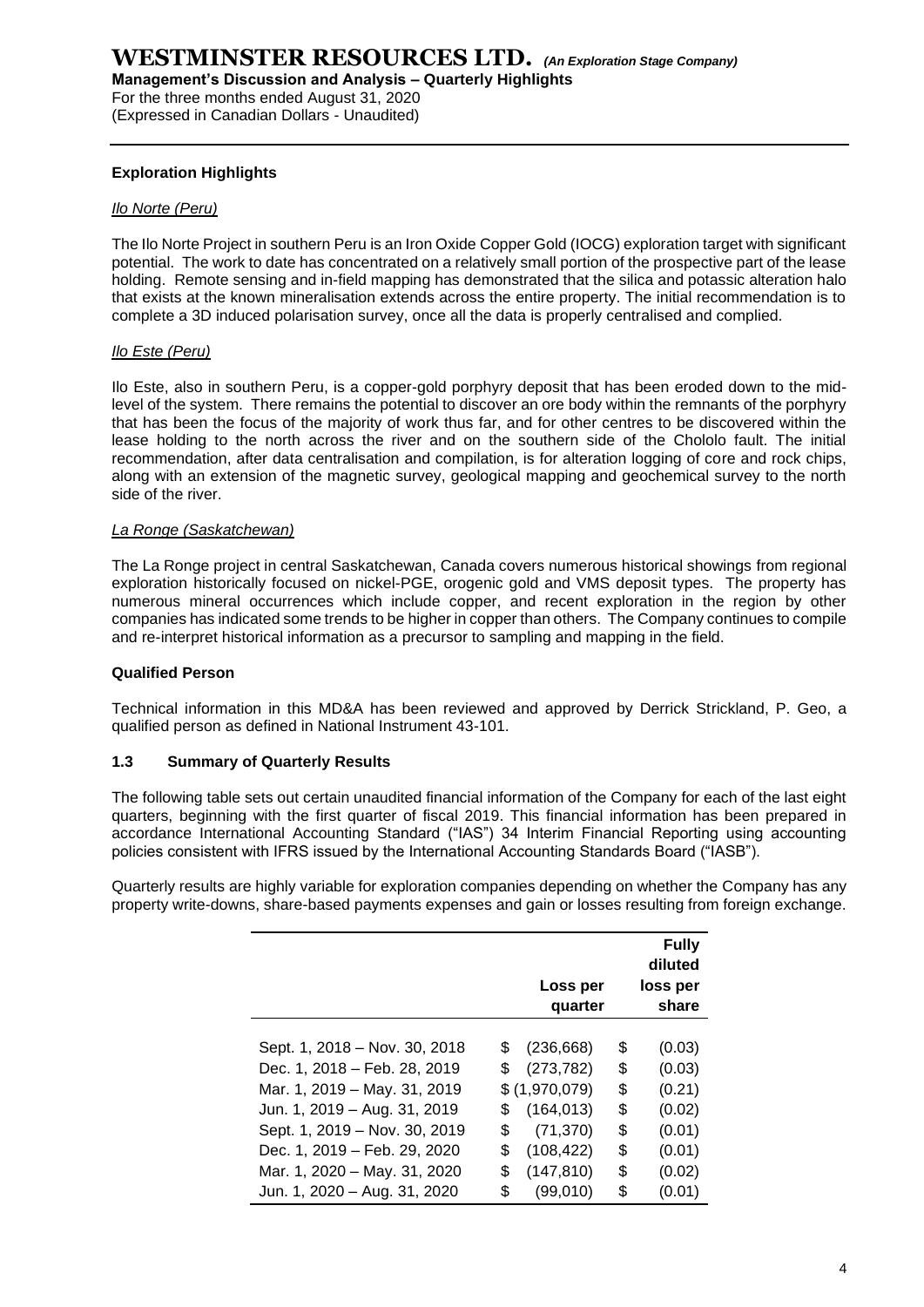**Management's Discussion and Analysis – Quarterly Highlights**

For the three months ended August 31, 2020

(Expressed in Canadian Dollars - Unaudited)

#### **1.4 Results of Operations**

During the three months ended August 31, 2020 and year ended May 31, 2020, exploration expenditures were as follows:

|                                   | Balance as at |           |           |              | Balance as at |              |  |   |                 | Balance as at |  |  |
|-----------------------------------|---------------|-----------|-----------|--------------|---------------|--------------|--|---|-----------------|---------------|--|--|
|                                   | May 31, 2019  |           | Additions | May 31, 2020 |               | Additions    |  |   | August 31, 2020 |               |  |  |
| Ilo Norte/Ilo Este Project, Peru: |               |           |           |              |               |              |  |   |                 |               |  |  |
| Acquisition costs                 | \$            | 3,008,203 | \$        | 26,506       | \$            | 3,034,709 \$ |  | ٠ | \$              | 3,034,709     |  |  |
| <b>Exploration expenditures</b>   |               |           |           |              |               |              |  |   |                 |               |  |  |
| Consulting and engineering        |               | 81,630    |           |              |               | 81,630       |  | ٠ |                 | 81,630        |  |  |
|                                   |               | 3,089,833 |           | 26,506       |               | 3,116,339    |  |   |                 | 3,116,339     |  |  |
| La Ronge, Saskatchewan:           |               |           |           |              |               |              |  |   |                 |               |  |  |
| Acquisition costs                 |               | 70,000    |           |              |               | 70,000       |  |   |                 | 70,000        |  |  |
|                                   |               | 70,000    |           |              |               | 70,000       |  | ٠ |                 | 70,000        |  |  |
|                                   |               |           |           |              |               |              |  |   |                 |               |  |  |
|                                   | \$            | 3,159,833 |           | 26,506       | S             | 3,186,339    |  | ٠ | \$              | 3,186,339     |  |  |

#### **Ilo Norte and Ilo Este, Peru**

On February 6, 2018, the Company signed an agreement, subsequently amended, to acquire a 100% interest in a portfolio of concessions in southern Peru. This transaction closed in July 2018.

As consideration, the Company:

- i) paid \$189,525 (US\$150,000) on signing of the agreement;<br>ii) issued 3.800.000 common shares with a fair value of \$2.4
- issued 3,800,000 common shares with a fair value of \$2,470,000 during the year ended May 31, 2019;
- iii) issued 190,000 finder fee shares with a fair value of \$123,500 during the year ended May 31, 2019; and
- iv) owes US\$100,000 as a final payment (\$135,263 included in accrued liabilities). The payment is due on October 31, 2020 and the Company plans to settle the debt in shares.

#### **La Ronge, Saskatchewan**

During the year ended May 31, 2019, the Company earned a 50% interest in two mineral claims located in the La Ronge district of Saskatchewan by issuing 400,000 common shares with a fair value of \$70,000. The Company has the option to earn an additional 30% in the property by making the following payments:

|                                | Number of<br><b>Common Share:</b> |     | <b>Exploration</b><br><b>Expenditures</b> | Ownership<br><b>Interest</b> |
|--------------------------------|-----------------------------------|-----|-------------------------------------------|------------------------------|
| On or before December 11, 2020 | 400,000                           | \$. | 100.000                                   | 10%                          |
| On or before December 11, 2021 |                                   |     | 100.000                                   | 10%                          |
| On or before December 11, 2022 | ۰                                 |     | 200,000                                   | 10%                          |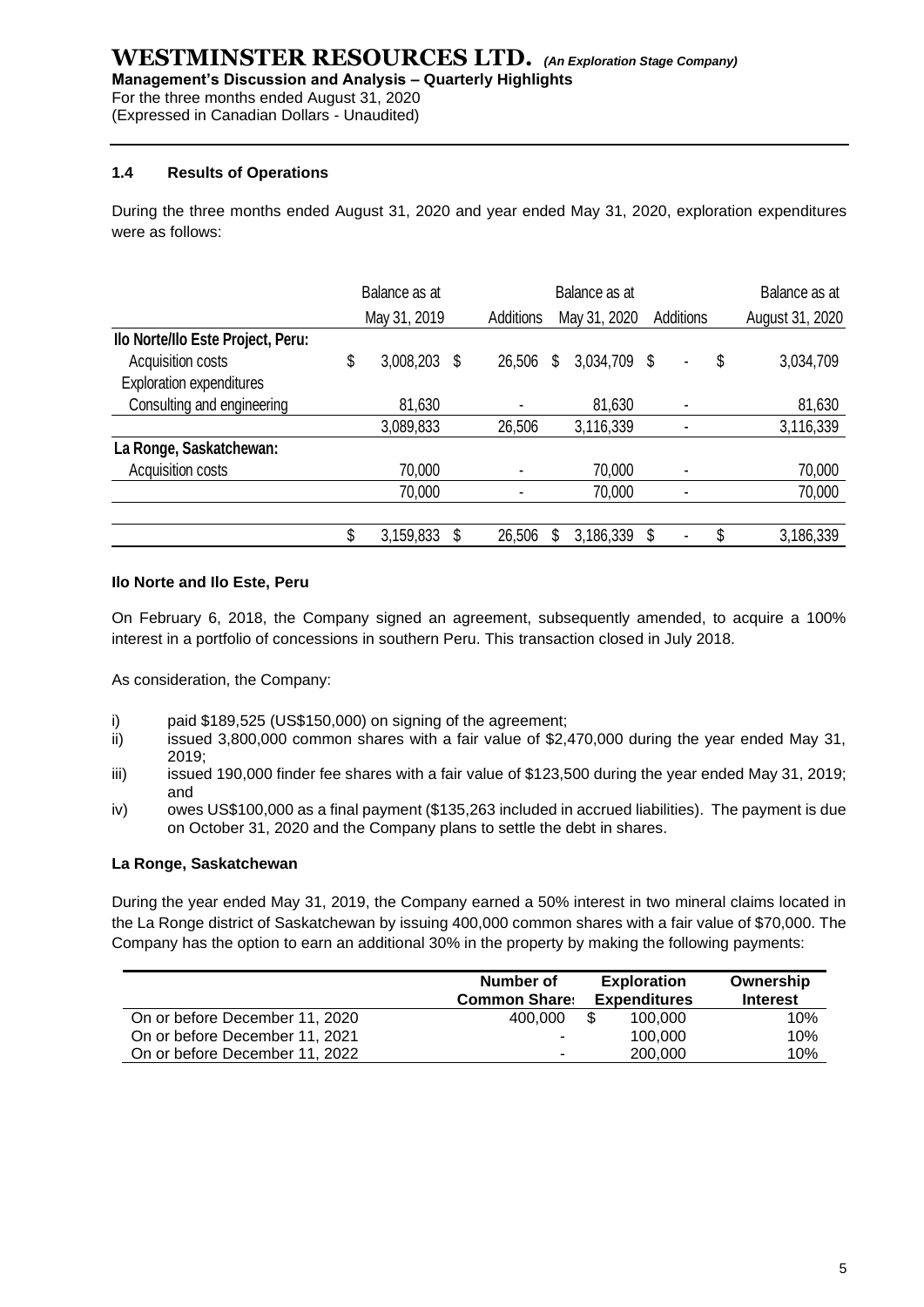**Management's Discussion and Analysis – Quarterly Highlights**

For the three months ended August 31, 2020

(Expressed in Canadian Dollars - Unaudited)

#### **1.5 Three Months Ended August 31, 2020**

Total loss and comprehensive loss for the three months ended August 31, 2020 was \$99,010 compared to \$164,013 for the three months ended August 31, 2019. During the period ended August 31, 2020:

- i) Consulting fees decreased to \$54,000 (2019 \$98,248) due to several consulting contracts ending in August 2019 which resulted in reduced consulting fees.
- ii) Management fees decreased to \$Nil (2019 \$30,000) due to a management contract with the CEO of the Company ending in August 2019.
- iii) Office decreased to \$2,957 (2019 \$8,778) due to a decrease in general activities in the current period.
- iv) Accounting and legal fees increased to \$15,246 (2019 \$1,600) due to the timing of audit fees accrued in the current period.
- v) Regulatory and filing fees decreased to \$232 (2019 \$8,944) due to decreased filings during the current period.

#### **1.6 Liquidity and Going Concern**

The recovery of the Company's investment in exploration and evaluation properties and the attainment of profitable operations are dependent upon the discovery and development of economic precious and base metal reserves and the ability to arrange sufficient financing to bring these reserves into production. The ultimate outcome of these matters cannot presently be determined.

As the Company is in the exploration stage, no mineral producing revenue has been generated to date. The ability of the Company to meet its obligations and continue the exploration and development of its mineral properties is dependent upon its ability to continue to raise adequate financing. Historically, operating capital and exploration requirements have been funded primarily from equity financing, joint ventures, disposition of mineral properties and investments. There can be no assurance that such financing will be available to the Company in the amount required at any time or for any period or, if available, that it can be obtained on terms satisfactory to the Company. Based on the amount of funding raised, the Company's exploration program may be tailored accordingly.

Other than those obligations disclosed in the notes to its audited annual consolidated financial statements and discussed in this MD&A, the Company has no other long-term debt, capital lease obligations, operating leases, or any other long-term obligations. The Company has no outstanding debt facility upon which to draw.

The Company's cash position as at August 31, 2020 was \$23,280 (May 31, 2020 – \$10,047) and had negative working capital of \$1,597,261 (May 31, 2020 – \$1,537,020).

In August 2020, the Company arranged for a non-brokered private placement consisting of the issuance of up to 7,500,000 units at a price of \$0.10 per unit for gross proceeds of up to \$750,000, of which \$659,990 was received subsequent to August 31, 2020. Each unit consists of one common share and one-half share purchase warrant entitling the holder to purchase one additional common share for a period of two years at a price of \$0.20 per share.

In August 2020, the Company entered into agreements with third-party lenders and related parties to settle some of the indebtedness, accounts payable and accrued liabilities of the Company for an aggregate total of \$1,018,161 through conversion of such debt into common shares of the Company. Pursuant to the shares for debt transactions, the Company will issue 2,545,404 common shares at a price of \$0.10 per common shares. The Company will issue 1,301,870 common shares to related parties and 338,158 common shares to settle the option payment of Ilo Norte and Ilo Este properties which is included in accrued liabilities.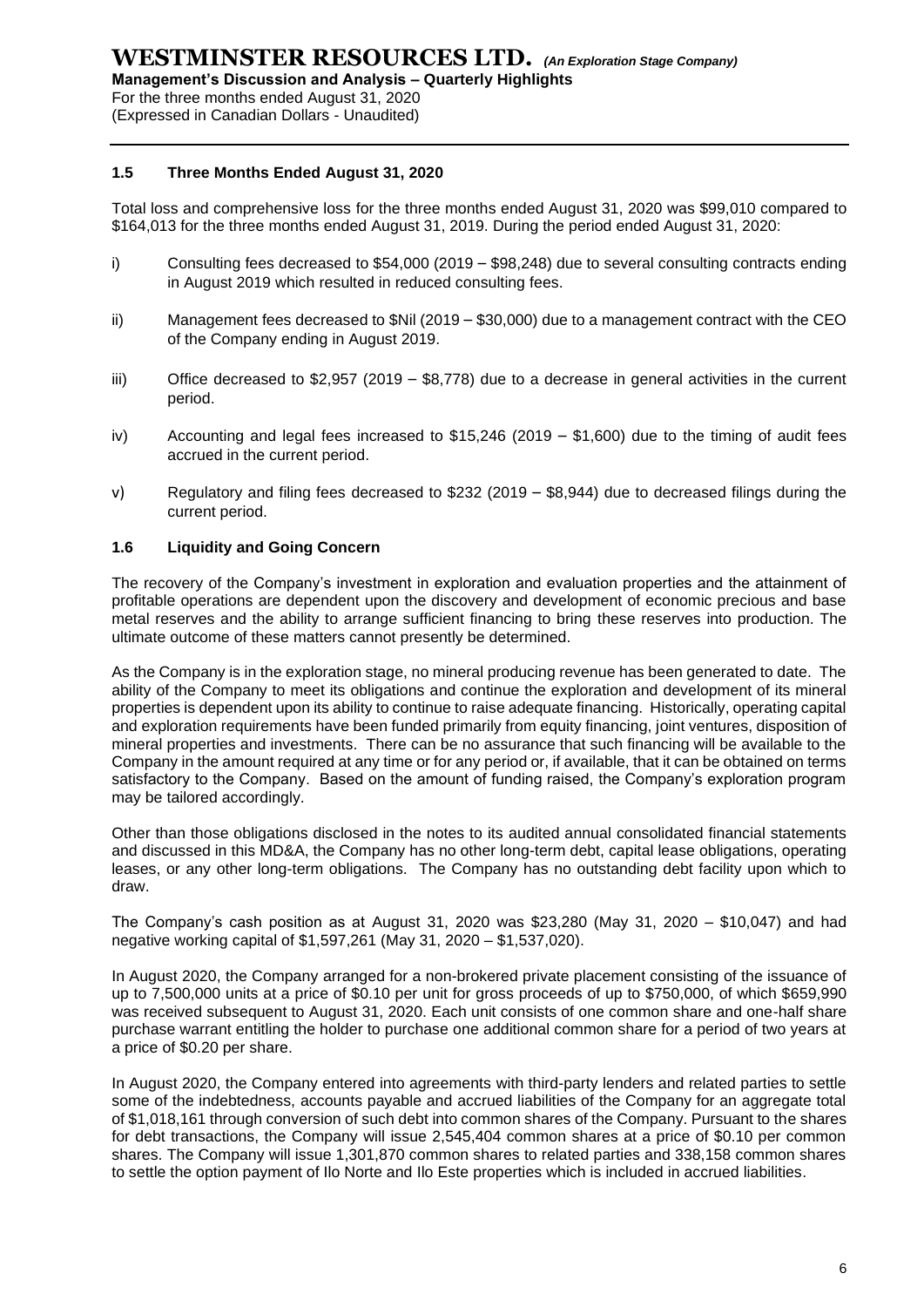**Management's Discussion and Analysis – Quarterly Highlights**

For the three months ended August 31, 2020 (Expressed in Canadian Dollars - Unaudited)

Historically, the Company's only source of funding has been the issuance of equity securities for cash. The Company has issued common share capital pursuant to private placement financings, and the exercise of warrants and options. The Company's access to exploration financing when the financing is not transaction specific is always uncertain. There can be no assurance of continued access to significant equity funding.

The Company's ability to raise additional funds may be impacted by future exploration results and changes in metal prices or market conditions.

In March 2020, there was a global pandemic outbreak of COVID-19. The actual and threatened spread of the virus globally has had a material adverse effect on the global economy and specifically, the regional economies in which the Company operates. The pandemic could result in delays in the course of business, including potential delays to its business plans and activities, and continue to have a negative impact on the stock market, including trading prices of the Company's shares and its ability to raise new capital. These uncertainties raise substantial doubt upon the Company's ability to continue as a going concern and realize its assets and settle its liabilities and commitments in the normal course of business.

A detail of the Company's recently completed private placements are discussed in the section that follows.

#### **1.7 Capital Resources**

No shares were issued during the period ended August 31, 2020 and the year ended May 31, 2020.

#### **1.8 Off-Balance Sheet Arrangements**

The Company has no off-balance sheet arrangements.

#### **1.9 Transactions with Related Parties**

Key management personnel are persons responsible for planning, directing and controlling the activities of the entity, and include all directors and officers. Key management compensation during the three months ended August 31, 2020 and 2019 were as follows:

|                     | Three months ended | Three months ended |
|---------------------|--------------------|--------------------|
|                     | August 31, 2020    | August 31, 2019    |
| Short-term benefits | 18.000             | 61.500             |

Included in short term benefits are the following:

- (i) \$Nil (2019 \$30,000) in management fees paid or accrued to a company controlled by Jason Cubitt, a director of the Company.
- (ii) \$3,000 (2019 \$Nil) in consulting fees paid or accrued to Rachel Chae, the Company's Chief Financial Officer.
- (iii) \$Nil (2019 \$16,500) in consulting fees paid or accrued to a company controlled by Alain Voisin, the Company's former Chief Financial Officer.
- (iv) \$15,000 (2019 \$15,000) in director fees accrued to Christopher Gale, a director of the Company.

Included in accounts receivable is \$117,455 (May 31, 2020 - \$117,455) receivable from Jaxon Mining Inc., a Company which formerly had a shared Chief Financial Officer and shared directors, for former shared office space and administrative expenses. During the three months ended August 31, 2020, the Company received \$Nil (May 31, 2020 - \$31,500) from Jaxon Mining Inc. for former shared office and administrative expenses.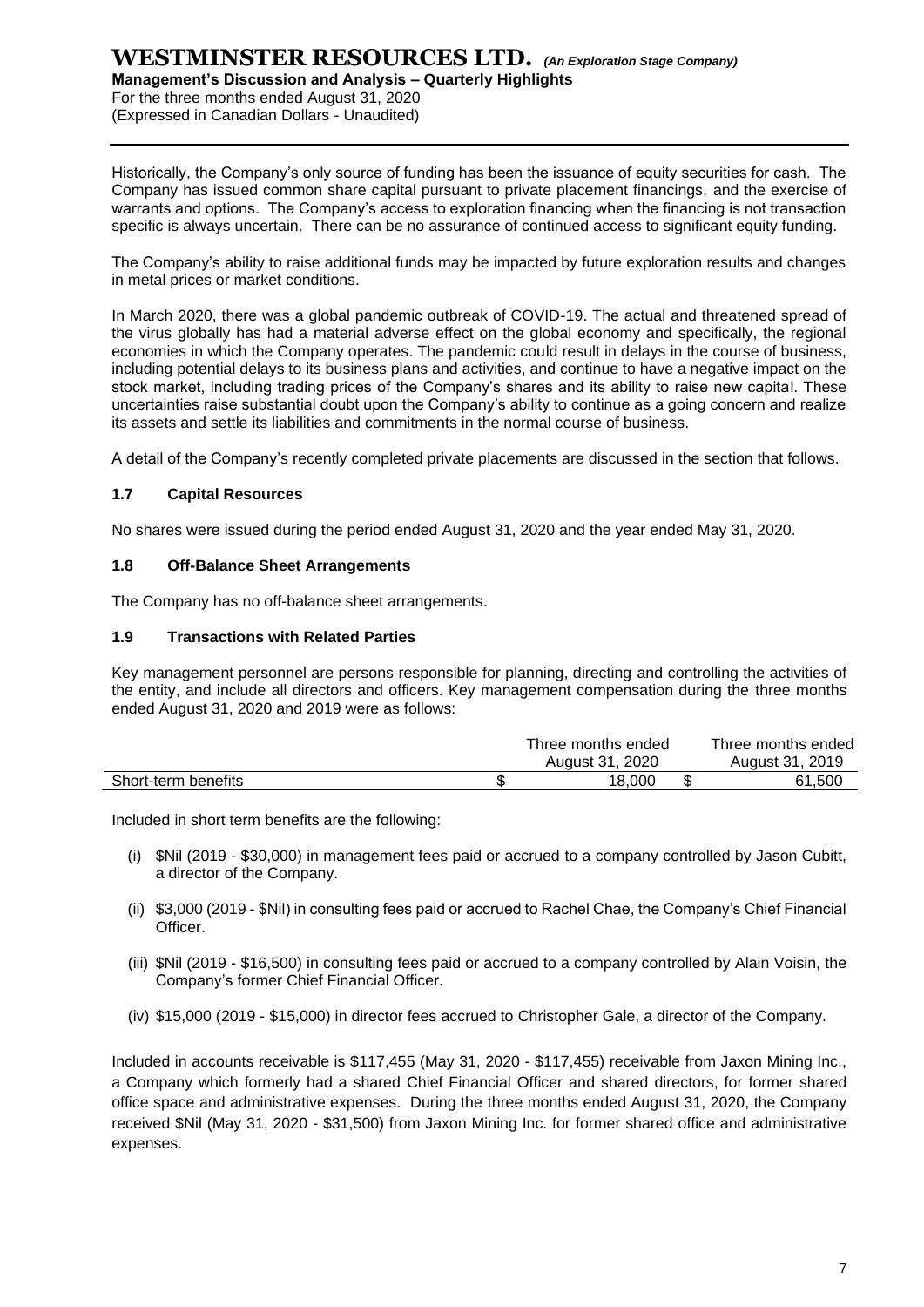**Management's Discussion and Analysis – Quarterly Highlights**

For the three months ended August 31, 2020

(Expressed in Canadian Dollars - Unaudited)

Included in accounts payable and accrued liabilities is \$214,648 (May 31, 2020 - \$198,598) in key management compensation payable to directors, officers and a former officer.

Included in accounts payable and accrued liabilities is \$314,606 (May 31, 2020 - \$314,606) due to Latin Resources Limited, a company with a common director.

The optionor of the La Ronge, Saskatchewan property is Ore Capital Partners Ltd., a company formerly controlled by Jason Cubitt, the Company's Chief Executive Officer.

#### **1.10 Recent Accounting Pronouncements and new standards and interpretations**

Please refer to the condensed interim consolidated financial statements for the three months ended August 31, 2020 on [www.sedar.com.](http://www.sedar.com/)

#### **1.11 Financial Instruments and Other Instruments**

The Company classifies its financial instruments in the following categories: at fair value through profit and loss ("FVTPL"), at fair value through other comprehensive income (loss) ("FVTOCI") or at amortized cost. The Company determines the classification of financial assets at initial recognition. The classification of debt instruments is driven by the Company's business model for managing the financial assets and their contractual cash flow characteristics. Equity instruments that are held for trading are classified as FVTPL. For other equity instruments, on the day of acquisition the Company can make an irrevocable election (on an instrument-by-instrument basis) to designate them as at FVTOCI. Financial liabilities are measured at amortized cost, unless they are required to be measured at FVTPL (such as instruments held for trading or derivatives) or if the Company has opted to measure them at FVTPL.

The following table shows the original classification under IFRS 9:

| <b>Financial assets/liabilities</b>      | New Classification IFRS 9 |
|------------------------------------------|---------------------------|
| Cash                                     | <b>FVTPL</b>              |
| Accounts receivable                      | Amortized cost            |
| Accounts payable and accrued liabilities | Amortized cost            |
| Short-term borrowing                     | Amortized cost            |

The adoption of IFRS 9 resulted in no impact to the opening accumulated deficit nor to the opening balance of accumulated comprehensive income on June 1, 2018.

The Company's risk exposure and the impact on the Company's financial instruments are summarized below.

a) Credit risk

Credit risk is the risk of loss associated with the counterparty's inability to fulfill its payment obligations. Financial instruments that potentially subject the Company to concentrations of credit risks consist principally of cash. To minimize the credit risk the Company places these instruments with a high quality financial institution.

b) Market Risk

Market risk is the risk that the fair value of, or future cash flows from, the Company's financial instruments will significantly fluctuate due to changes in market prices. The value of financial instruments can be affected by changes in interest rates, foreign currency rates and other price risk.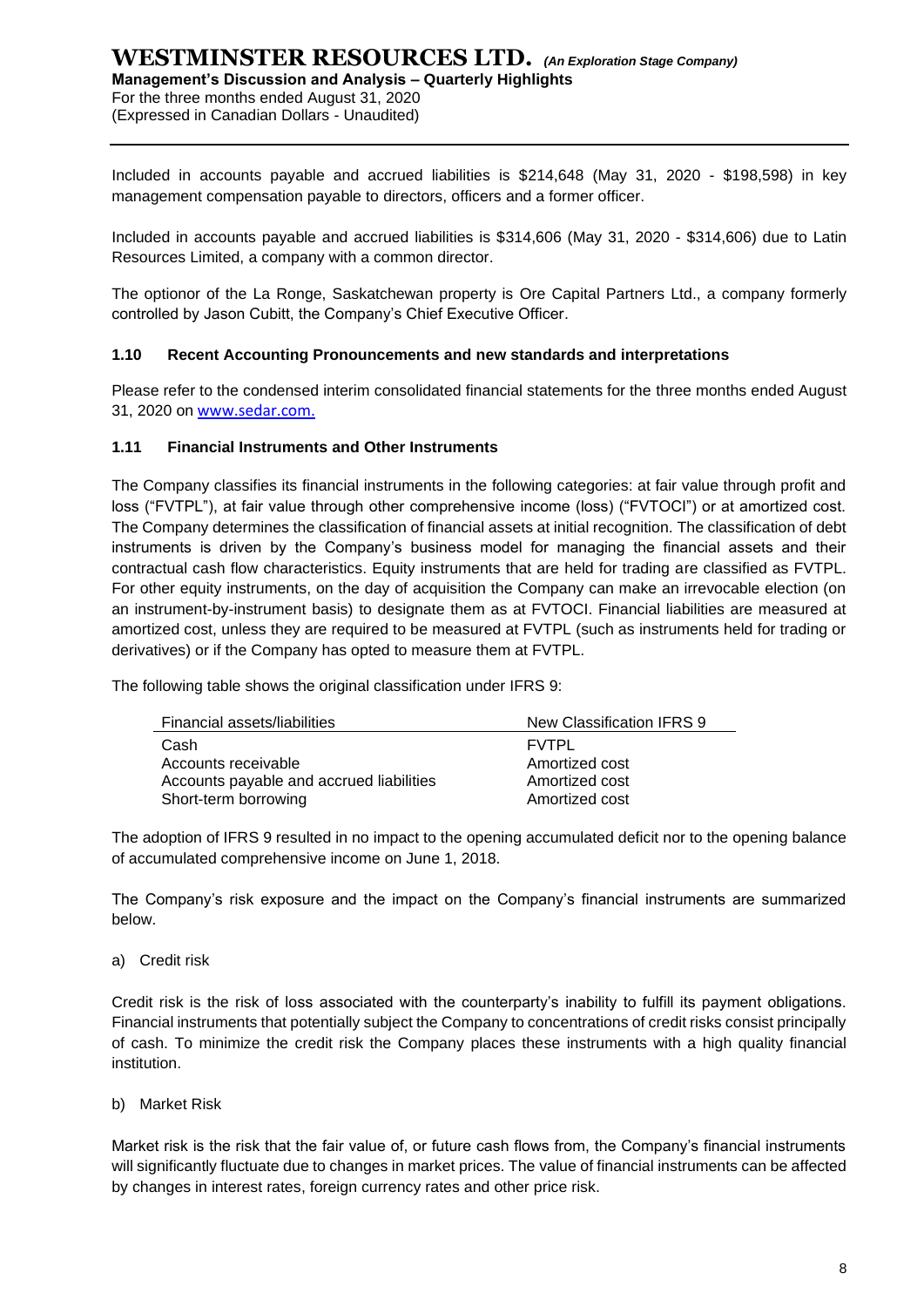For the three months ended August 31, 2020 (Expressed in Canadian Dollars - Unaudited)

#### (i) Interest rate risk

The Company is exposed to interest rate risk on the variable rate of interest earned on bank deposits. The fair value interest rate risk on bank deposits is insignificant as the deposits are short‐term.

The Company has not entered into any derivative instruments to manage interest rate fluctuations.

(ii) Currency risk

The Company's expenses are denominated in Canadian dollars. The Company's corporate office is based in Canada and current exposure to exchange rate fluctuations is minimal.

The Company does not have any significant foreign currency denominated monetary liabilities.

The Company is exposed to currency risk to the extent that expenditures incurred by the Company are denominated in currencies other than the Canadian dollar (primarily Mexican pesos). The Company does not manage currency risk through hedging or other currency management tools.

The Company's net exposure to foreign currency risk is as follows:

|                          |   | August 31,<br>2020 | May 31,<br>2020 |                   | August 31,<br>2020   | May 31,<br>2020 |                      |  |
|--------------------------|---|--------------------|-----------------|-------------------|----------------------|-----------------|----------------------|--|
|                          |   | <b>US Dollars</b>  |                 | <b>US Dollars</b> | <b>Mexican Pesos</b> |                 | <b>Mexican Pesos</b> |  |
| Cash<br>Accounts payable | S | 21<br>(233,343)    |                 | (231,863)         | (511,559)            |                 | ٠<br>(511,559)       |  |
| Net                      |   | (233,322)          |                 | (231,842)         | (511.559)            |                 | (511,559)            |  |

#### (iii) Other price risk

Other price risk is the risk that the fair value or future cash flows of a financial instrument will fluctuate due to changes in market prices, other than those arising from interest rate risk or currency risk. The Company is not exposed to other price risk.

#### c) Liquidity risk

Liquidity risk is the risk that the Company will not be able to meet its financial obligations as they fall due. The Company has a planning and budgeting process in place to help determine the funds required to support the Company's normal operating requirements on an ongoing basis. The Company ensures that there are sufficient funds to meet its short-term business requirements, taking into account its anticipated cash flows from operations and its holdings of cash.

As at August 31, 2020, the cash balance of \$23,280 (May 31, 2020 - \$10,047) would not be sufficient to meet the cash requirements for the Company's administrative overhead, maintaining its E&E assets and continuing with its exploration programs in the following twelve months. The Company will be required to raise additional capital in the future to fund its operations. Liquidity risk is assessed as high.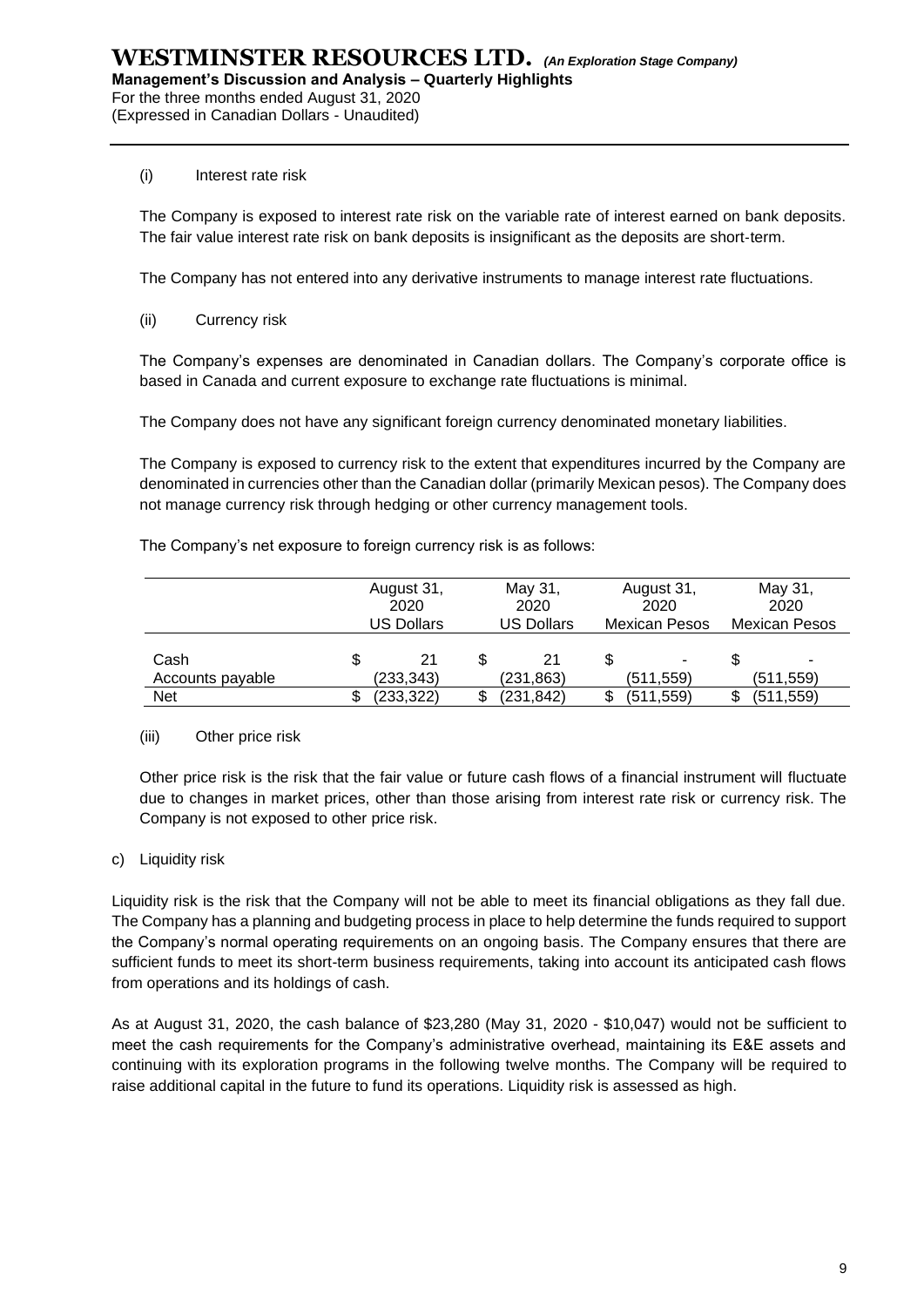**Management's Discussion and Analysis – Quarterly Highlights**

For the three months ended August 31, 2020

(Expressed in Canadian Dollars - Unaudited)

The following is an analysis of the contractual maturities of the Company's non-derivative financial liabilities at August 31, 2020:

|                                       | Within<br>60 days        |   | <b>Between</b><br>61-90 days | More than<br>90 days |   |
|---------------------------------------|--------------------------|---|------------------------------|----------------------|---|
| Accounts payable<br>Accrued liability | \$<br>459.830<br>999.286 | S | -                            |                      |   |
| Short-term borrowing                  | 181,390                  |   |                              |                      | - |
|                                       | 1,640,506                |   | ۰                            |                      |   |

The following is an analysis of the contractual maturities of the Company's non-derivative financial liabilities at May 31, 2020:

|                                                               | Within<br>60 days |                               |   | <b>Between</b><br>61-90 days | More than<br>90 days |        |
|---------------------------------------------------------------|-------------------|-------------------------------|---|------------------------------|----------------------|--------|
| Accounts payable<br>Accrued liability<br>Short-term borrowing | \$                | 410,798<br>972,661<br>144.218 | S | ۰<br>-                       | \$                   | -<br>- |
|                                                               |                   | 1,527,677                     |   |                              |                      |        |

#### **1.12 Other MD&A Requirements**

#### **Disclosure of Outstanding Share Data**

On August 29, 2019, the Company consolidated its common shares on a one for five basis and the Company's outstanding options and warrants were retroactively adjusted on the same basis (1 for 5) as the common shares, with proportionate adjustments being made to the exercise prices. All shares, options and warrants have been retrospectively adjusted to reflect the share consolidation.

At August 31, 2020 and October 27, 2020, there were 9,454,099 outstanding common shares, Nil outstanding stock options and 2,404,000 outstanding share purchase warrants.

#### **Risks and uncertainties**

The Company is in the business of acquiring and exploring mineral properties, which is a highly speculative endeavour, and the Company's future performance may be affected by events, risks or uncertainties that are outside of the Company's control.

The Company's management consider the risks disclosed to be the most significant to potential investors of the Company, but not all risks associated with an investment in securities of the Company. If any of these risks materialize into actual events or circumstances or other possible additional risks and uncertainties of which the directors are currently unaware or which they consider not be material in relation to the Company's business, actually occur, the Company's assets, liabilities, financial condition, results of operations (including future results of operations), business and business prospects, are likely to be materially and adversely affected.

In such circumstances, the price of the Company's securities could decline, and investors may lose all or part of their investment.

#### **Further Information**

Additional information about the Company is available at the Company's website at [www.westminsterresources.com.](http://www.westminsterresources.com/)